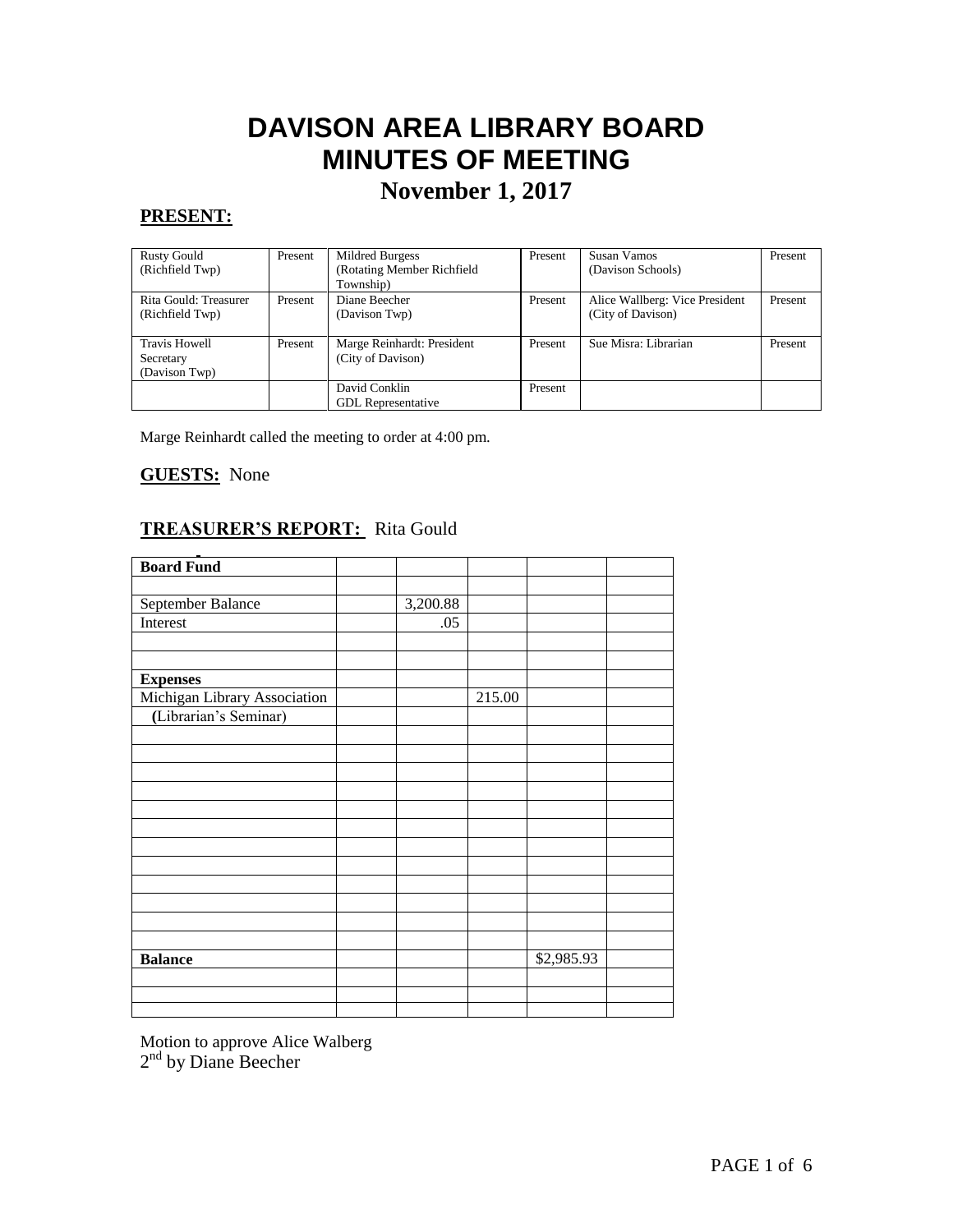#### **LIBRARIAN'S REPORT:** Head Librarian Sue Misra:

#### **Community Relations**:

Our last Board meeting was held on September 7th. Jim Wallberg and Alice Wallberg have come in regularly to sort the donated books and have kept the area impeccably clean.

Our book sale is scheduled for November 3, 4 and  $5<sup>th</sup>$ . As the area in the back where the donated books are housed is getting full the board decided to stop taking donations until after the book sale.

The Sue McCann book cart is being stocked by me very frequently. The patrons love the book cart in the lobby. Marge comes in to empty the safe.

We had the DDA car cruise on September 8, 15, 22 and  $29<sup>th</sup>$ .

We had the Pumpkin Festival on October  $14<sup>th</sup>$ . The rain was a damper and lots of activities had to be cancelled. I announced the winners of the "My little pumpkin contest" at 2 pm.

#### **Library Operations**:

Our door counter for September was 9693 and October was 9,324. We had 2447 self-checkout usage for September, and 1934 for October. We had 1327 hours of PC logins in September, 1378 in October. We had 312 WIFI logins for September and 284 for October.

The circulation statistics for September was 16,735, and 14,063 for October. The new patron added in September was 156. In October we added 88 new patrons. Currently I have 3 volunteers that have been regularly volunteering at the Library. Thanks to Brian, Baylee and Randy for their time. Kathy Hoist volunteers occasionally.

We had the staff pick book display, Banned book display, Window display, the fall book display, Chicken soup soul display and the Oversize book display in September and October. All the display shelves went very well and patrons checked out items from the displays. I have been ordering new books on I-Page and other catalogs. We have been getting huge incoming and outgoing deliveries. Our window display was done by Krystal with assistance from my awesome page staff. September & October window display Pumpkin spice and everything nice "What was the most memorable thing this fall"? We had 60 entries.

Weeding lists are generated by Sheila very promptly. Thanks to Sheila for addressing to my requests.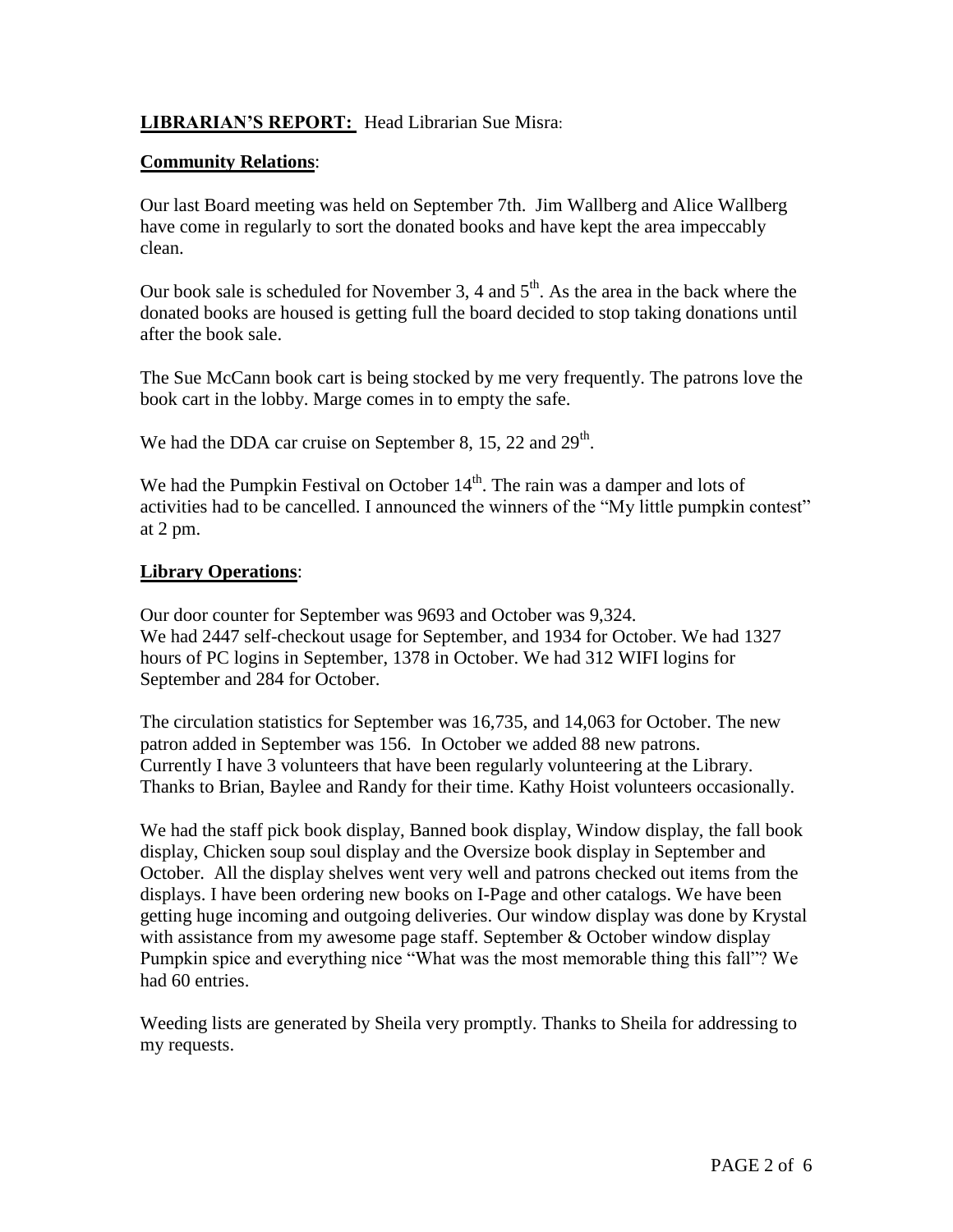Weeding has been ongoing to alleviate overcrowding of the shelves. Majority of the weeded items were given to the Board for the book sale and some were given to the branches that needed them. 252 items were weeded in September and about 114 items were weeded in October. 57 DVD's were withdrawn and sent to HQ-TS.

I attended the MLA annual conference on October 18<sup>th</sup> and October 19<sup>th</sup>. It was a great conference. It was great to see lot of our own colleagues at the conference. Thanks to management and the Library Board for allowing me to attend the conference. The poster presentation by "Gift of Life" and "Community Relations department" was well received.

I participated in the Jeans Day Charity for the month of October; the charity was American Red Cross. We had the staff in-service day on October 9<sup>th</sup>. It was a wonderful In-service.

Staff Recognition:

Thanks to my awesome pages and LA's that worked at my branch. You all did a great job. The honorable mention goes to Vaughn Mortimer our internal delivery driver who does an excellent job transporting materials to and from our locations and doing it so efficiently.

#### **Equipment:**

The Xerox work center has been recently serviced by the Xerox technician. A new imaging unit was replaced and the copier works great.

The patron Printer needed new rollers. Sheila from the IT department replaced the rollers in PAPR 04. We do not have paper jams any more.

#### **Physical Facilities**:

Marge came and did the Halloween decorations on October  $4<sup>th</sup>$ . The kids love the decorations. It looks spooky inside and outside the library.

We got the second new Book cart for the Board books this month. It is a great addition to the children's area.

We received the new bulletin board this month and the DPW staff anchored the bulletin board in the lobby. It is a great addition to the foyer. The old bulletin board was rehomed by the church in front of the library. The library looks a lot brighter after the removal of the old bulletin board.

The plaque which was in the lobby was moved inside by the teen area. The DPW staff did the needful. The DPW dept. is very efficient and handles my requests promptly.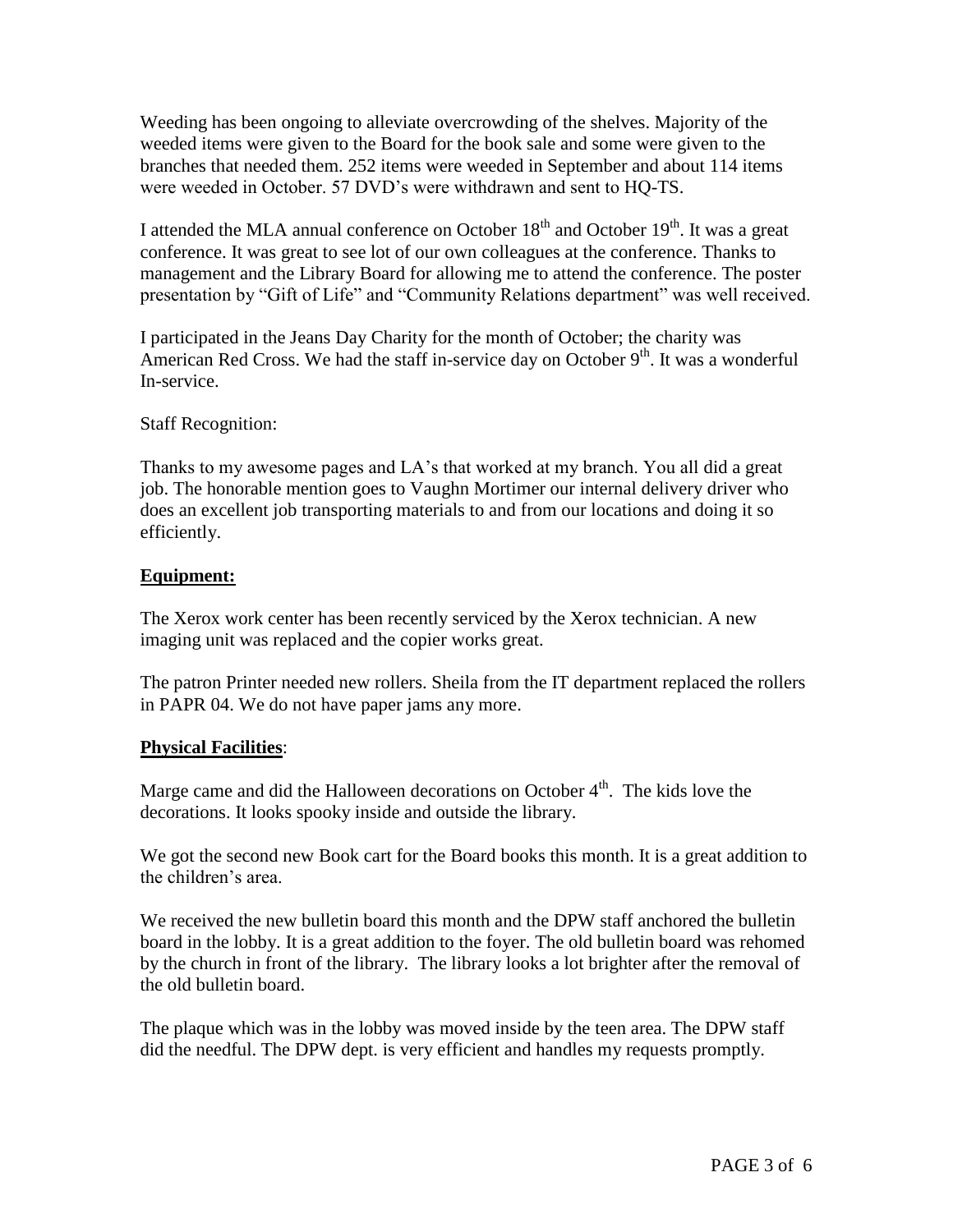I received a memo from Frontier communications that they will be removing the pay phone from the lobby starting October  $30<sup>th</sup>$ .

#### **Groups:**

#### **Programs**:

The community Relations department has been sending us the posters and program flyers. I have been giving the bookmarks, Patron code of conduct and program flyers when I sign patrons for a new library card.

October 2nd, we had story time with Miss Marcia @ 9:30 a.m. we had 18 adults and 26 children. The 10:30 a.m. story time on October 2nd we had 7 adults and 12 kids.

October  $12<sup>th</sup>$ , we had "Family Night at Hahn" We had 70 adults and 75 kids that came to the event.

October 13<sup>th</sup>, we had the "Gift of Life" program here at the Davison branch. We had 3 patrons sign up for the Organ donor registry. The program was manned by University of Michigan flint nursing students. They were here for the whole day.

October 14th, we Zombie Make-up Workshop @ 2 pm. we had 42 patrons attend the program. Alex and his team did an amazing job.

October  $16<sup>th</sup>$ , we had story time with Miss Marcia @ 9:30 a.m. we had 12 adults and 17 kids. The 10:30 a.m. story time on October 16th we had 8 adults and 14 children.

Our last story time session on October 23<sup>rd</sup>, with Miss Marcia  $\omega$  9:30 am we had 12 adults and 14 kids. The 10:30 a.m. story time on October  $23<sup>rd</sup>$  we had 13 adults and 16 kids.

Folklore for adults started on October  $30<sup>th</sup>$ . We had 2 sessions this time. For the 10:30 session we had 13 adults and for the 11:30 session we had 5 adults. They had a great time engaging with Miss Marcia.

The board had the Halloween party for kids on October  $28<sup>th</sup>$  @ 2 pm. Thanks to our awesome board for doing great things for the Davison branch. Marge, Marriann, Millie and the volunteer dressed as red riding hood did a great job having stations around the library. The kids had lots of treats. We had about 65 kids and 15 adults that attended the event.

#### **Outreach:**

I attended the "Family Night at Hahn" on October  $12<sup>th</sup>$ . Abby helped me with the event. It was well attended and we had about 70 adults and 75 kids that came for the event. Kelly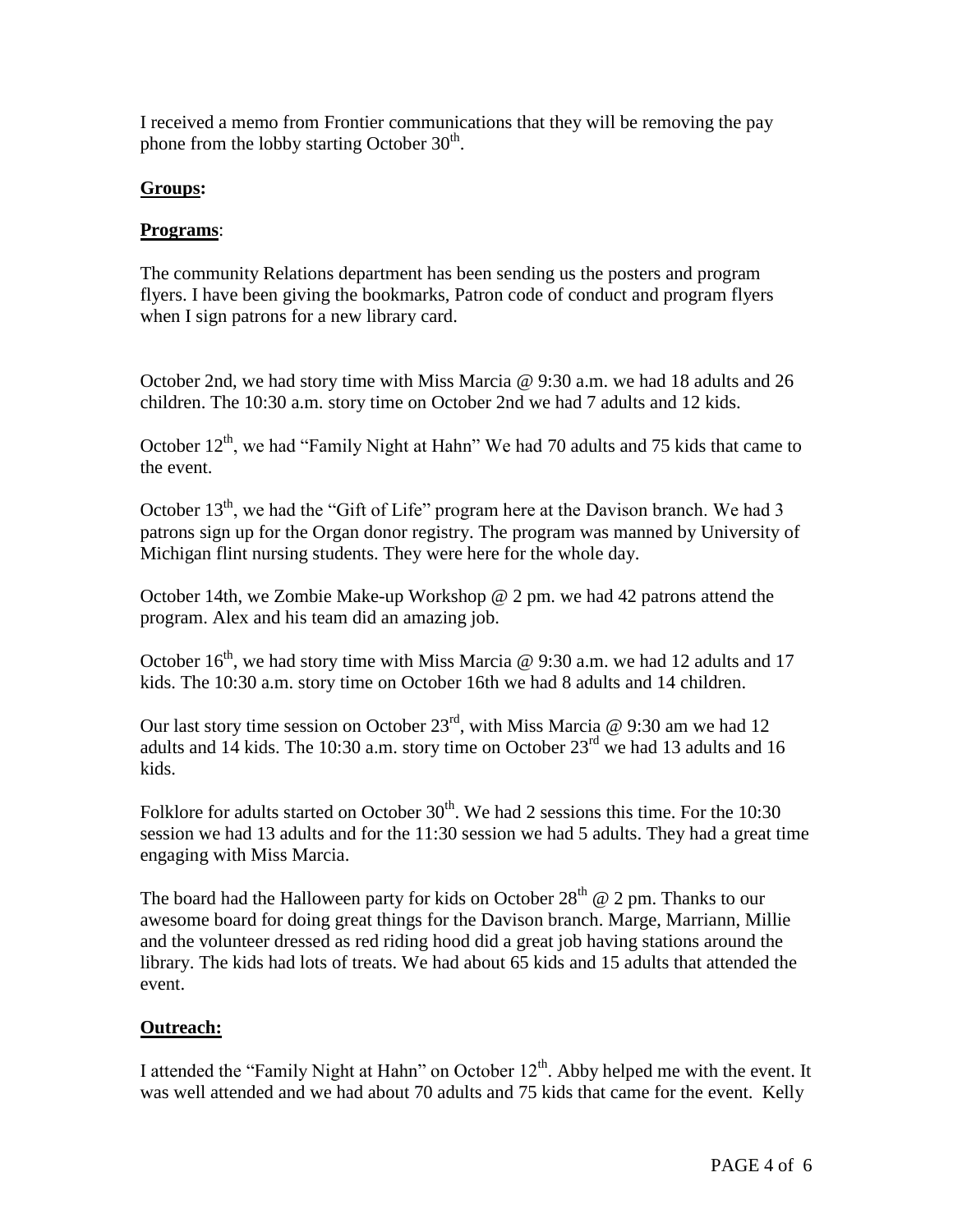had sent swag items for the event which included book marks, pencils, stickers and backpacks. They were well loved by all.

**GDL Report:** reported by David Conklin

- Budget Update
- Discussion and update on Health Department food license
- Sent 8 individuals to State Conference including Sue Misra
- GDL is the  $3<sup>rd</sup>$  largest system in Michigan
- New digital program being developed
- Website being updated to be more user friendly

**Davison School District:** Presented by Susan Vamos

- Going to let teachers know about children books that will be at next book sale
- Will be working on getting several high school volunteers to help with book sale

#### **OLD BUSINESS:**

- Need a new community board in the entrance of the Library.
- Health Department not allowing food classes held at the Library to give out samples
	- o License to allow this is around \$700
- Halloween Event was successful

#### **NEW BUSINESS:**

- Book sale cart is bringing in close \$100 every few weeks.
- Board would like to talk to City Manager Andera Schroeder about help look for and applying for a grant that would build a new sign for the Library.
- Would like to add additional story hours
- 3D printer looking for grants to help purchase and start programs
- GDL might be able to assist with funding
- Christmas Event is Dec. 2
	- Cookies for Library Staff week of Dec.  $18 22$
- Library Board Dinner is Dec. 5
- Purchase gift cards for volunteers

#### **FRIENDS OF THE LIBRARY:**

- Book sale
	- Nov.  $3.4 & 5$
	- 2018: March  $9.10 \& 11$

#### **NEXT MEETING:**

Wednesday, January 10, 2017 at 4:00pm